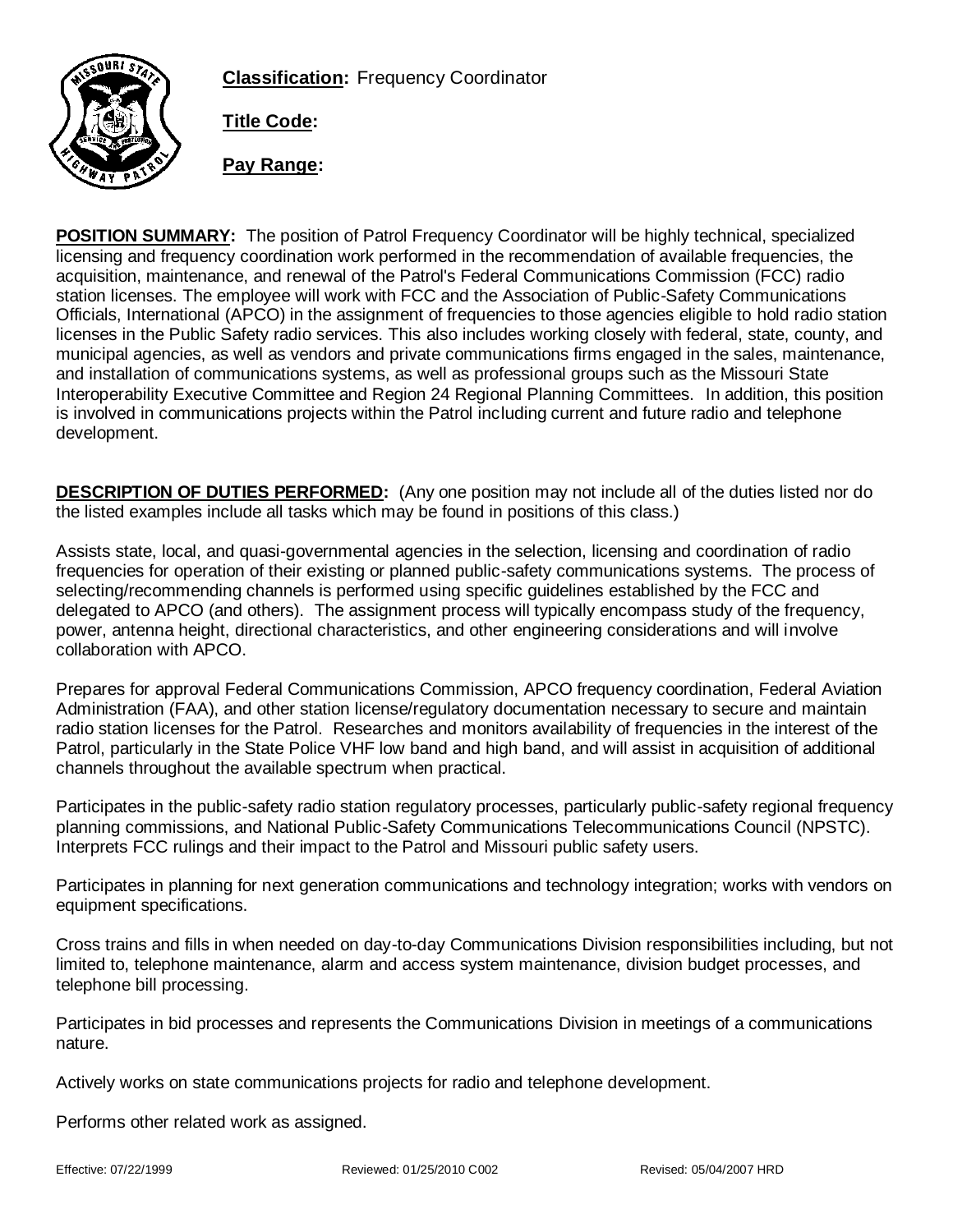## **Classification:** Frequency Coordinator **Page 2 Page 2**

**REQUIRED KNOWLEDGE, SKILLS, AND ABILITIES:** Ability to use or learn the use of personal computer equipment required of the position. This will include, but not necessarily be limited to, radio system coverage prediction programs, web-based electronic mail and document interchange, and coordination of specific applications such as the web-based Federal Communications Commission license records database and the coordination application utilized by the Automated Frequency Coordination section of the Association of Public-Safety Communications Officials, International.

Ability to use or learn the use of personal computer office software applications including, but not limited to, Lotus Notes, Microsoft Word, Excel, Access, and PowerPoint.

Ability to speak in front of groups.

Ability to draft technical documents for widespread distribution.

Ability to explain technical concepts both orally and in writing.

Ability to effectively utilize common office equipment such a facsimile machines, copier(s), local area network based printer/plotter, calculator, typewriter, and so forth.

Ability to work closely with federal and other agencies in attempting to resolve radio interference problems, when requested to do so by the FCC, APCO, or licensee/applicant.

Ability to lift 35 plus pounds in the performance of job duties.

Ability to disconnect, remove, and transport mobile radio transmitters and associated equipment from the trunk or under dash of a mid-sized car.

Ability to work under deadlines, and prioritize work efforts to meet the demands of internal supervision and external "customers".

Ability to operate basic office equipment as detailed in the description of duties.

Ability to handle restricted and confidential information in a professional manner and maintain the information as such.

Ability to communicate in English clearly and concisely, both orally and in writing.

Ability to establish and maintain harmonious working relations with others.

Ability to work with material that may be of a sexual nature relating to criminal activity (e.g., written material, photographs, and/or verbal language, etc.).

Ability to work hours as assigned.

**MINIMUM EXPERIENCE AND EDUCATION REQUIRED:** (The following represents the minimum qualifications used to accept applicants, provided that equivalent substitution will be permitted in case of deficiencies in either experience or education.)

Must possess (or obtain within 60 days of appointment) a General Class radiotelephone license issued after examination by the Federal Communications Commission (FCC).